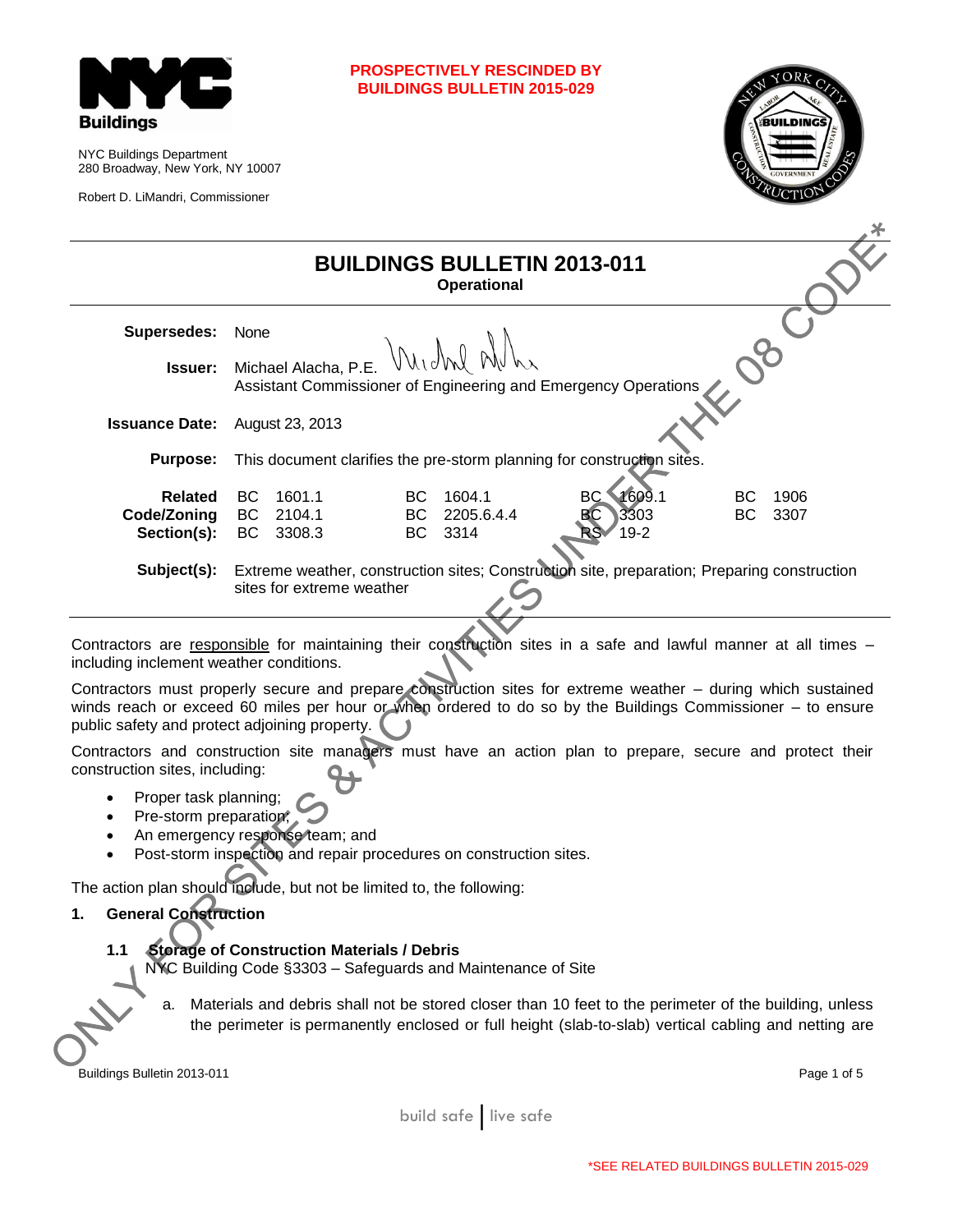installed. Material and debris shall be banded and tied down to prevent dislodgment from wind, regardless of its location on floor or site. DE

- b. No material (form work, shores, reshores) shall project over the perimeter.
- c. Material/debris shall be removed from roofs and setbacks.
- d. Hole covers (floor) shall be properly fastened.

### **1.2 Masonry Walls Under Construction or Repair**

- a. Masonry under construction or demolition shall be shored and braced to prevent collapse under wind load. Shoring of masonry shall take in account the size (thickness) of the wall, the height of the wall and the condition (strength gain in time) of mortar and grout. BC §2104.1 Masonry Construction; American Concrete Institute §530.1 3.3F Bracing of Masonry
- b. Special attention shall be given to masonry along the leading edge of the building that is above pedestrian right-of-way.
- c. Protect and cover against water infiltration of all unfinished or open masonry under construction or repair. BC §2104.1.7 Masonry Protection

## **1.3 Steel Frame**

- a. Frame, brace and/or shore all structural steel frames and light-gage frame. BC §2205.6.4.4 Erection of Frames
- b. Secure planks and metal deck to supporting structure with positive attachments (mails, bolts, welds).

### **1.4. Wood Floor and Roofing**

- a. Secure planks, plywood and roofing to supporting structure with positive attachments (mails, bolts, welds).
- b. In limited cases only with an engineer's direction, prevent uplift by weighing down with bags of sand or brick pallets. These bags or pallets need to be solidly packaged so they will not fall apart under wind and rain.

# **1.5 Unfinished Building Enclosures**

Stop installation of enclosures well in advance of wind event. Brace and shore.

# **1.6 Concrete Construction**

See instruction at 2.2 for formwork and reshores.

# **2. Temporary Installations for Construction**

BC §1601.1 Scope; BC §1604.1 General; BC §1609.1 Applications

- a. Temporary installations must be designed for wind.
- b. Remove any add-ons and temporary structures not engineered, including any mock-ups.

When the manufacturer does not specifically indicate that prefabricated proprietary or modular installation was designed for construction loads that include wind effects (at levels prescribed in the NYC Building Code), such installation may be used only when additional design is provided for local wind conditions.

- d. The contractor shall be familiar with the installation and implement all indicated manufacturer instructions.
- e. Adjoining property roof protections must be inspected and secured.

Buildings Bulletin 2013-011 2 of 5

build safe live safe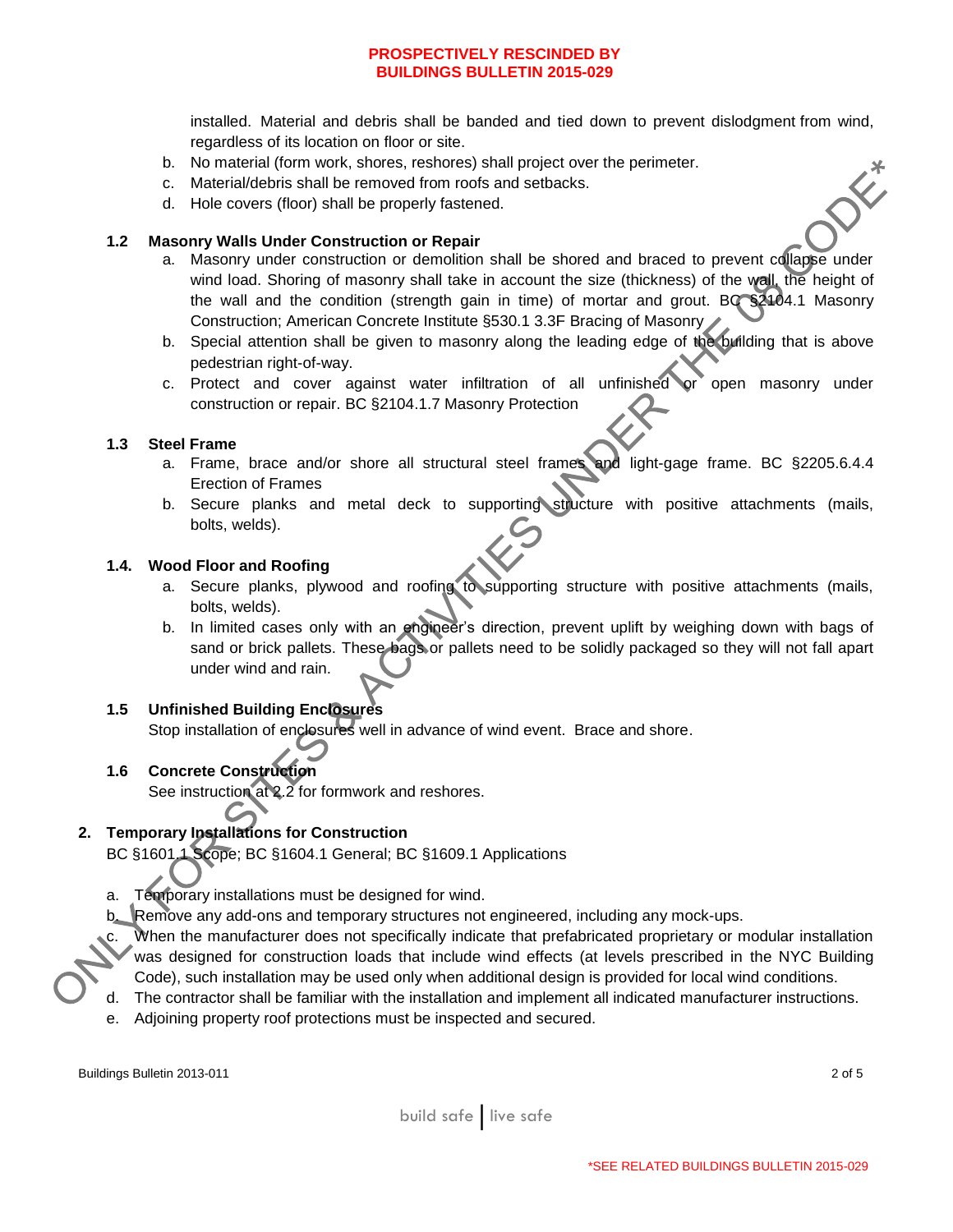## **2.1 Perimeter Netting, Guardrails, Cocoon**

BC §3308.3 Vertical Safety Netting Requirements

- a. Horizontal netting shall be cleaned of debris, retracted and properly secured.
- b. All vertical perimeter netting, cabling and guard rails shall be inspected and properly secured.
- c. "Cocoon" systems and climbing formwork shall be properly secured according to manufacturer and/or engineer of record's recommendations for high wind.

## **2.2 Concrete Formwork**

BC §1906.1.1 Safe Support of Loads; BC §1906.1.2 Vertical and Lateral Loads; BC §1906.1.5 Design; BC §1906.3 Design of Concrete Formwork; BC §1906.3.3 External Lateral Loads

- a. Remove any concrete formwork that is not weighted down by concrete. Consult with engineer.
- b. The formwork should be proportioned to account for all potential wind effects (in any horizontal or vertical direction), including increased in wind load due to increase in elevation or specific building exposure.
- c. Nailed or bolted connections should be proportioned to safely sustain all wind-load effects. Nailing schedules should be proportioned for wet wood conditions. Friction connections should not be relied on unless the down-weight provides a factor of safety of four (in wet conditions).
- d. Special attention shall be provided to adequate wind bracing and the transfer of these wind forces to braces and to their anchorage.
- e. Special consideration shall be provided to securing perimeter decking against uplift. Horizontal formwork deck panels and beam formwork located within 16 feet from the building perimeter shall, at a minimum, be positively attached to all formwork support systems.
- f. Reshores in close proximity (within 10 feet/3048 mm) of an unenclosed building perimeter shall be secured to prevent them from falling off the building.
- g. Wedges shall not be used within 10 feet (3048 mm) of the façade or at such other locations as determined by the Commissioner.

# **2.3 Supported Scaffolds**

BC §3314.3 Design of Scaffolds; BC §3314.3.1 Design; BC §3314.3.3 Loading; BC §3314.4 Installation and Use of Scaffolds; BC §3314.12.1 Standard Designs; BC §3314.12.2 Erection and Removal; BC §3314.12.5 Bracing; BC §3314.13 Fabricated Frame Scaffolds

- a. Material/debris to be removed from scaffolds.
- b. Tiebacks to building shall be checked and properly secured.
- c. Planking shall be removed or properly fastened to prevent dislodgment.
- d. Netting shall be properly secured. Fully netted scaffolds (all floors) may require removal of netting or the cutting of holes in netting to reduce wind load. Consult applicant of record for scaffold.

# **2.4 Construction Fences and Barriers**

- a. Brace and secure all construction fences.
- b. Increase attachment of plywood to connection and supporting lumber.
- c. Secure construction barriers.

### **2.5 Excavation, SOE, Underpinning**

Buildings Bulletin 2013-011 3 of 5

build safe live safe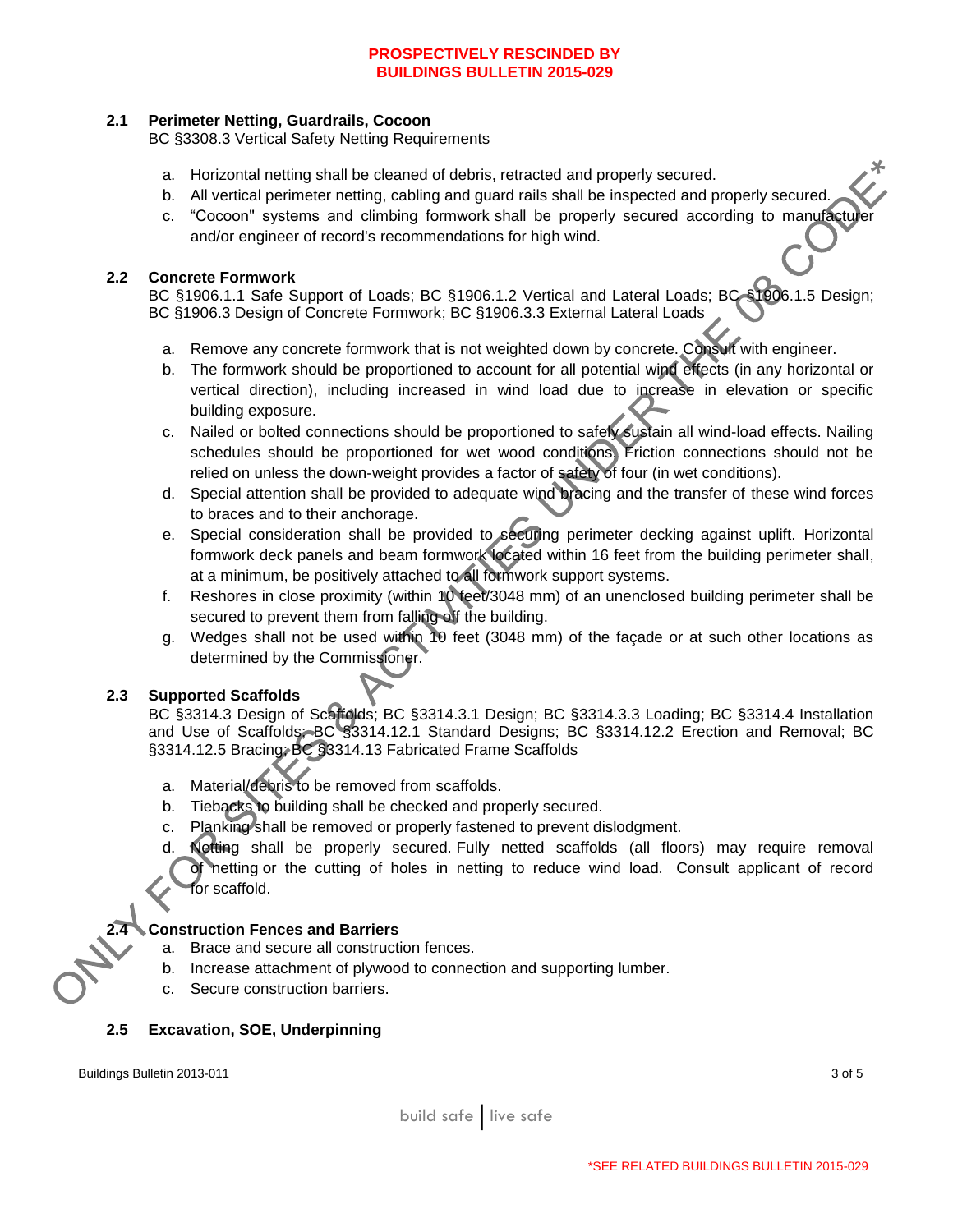- a. Inspect excavation pre- and post-hurricane.
- b. Complete all SOE shoring systems in accordance with plans if time allows or provide stable, benched berms (no less than 1:1 slope effective, or in accordance with recommendations by engineer of record).
- c. Complete all excavated underpinning pits and transfer load. Secure pins against lateral displacement by means of shoring, tiebacks, benching and berming, in accordance with recommendations by engineer of record.
- d. If water table has been drawn down, make provision for maintaining ongoing dewatering systems throughout hurricane, including use of back-up generators. Do not cease ongoing dewatering unless recommended by the engineer of record.

#### **2.6 Sidewalk Sheds**

BC §3307.6.3 Design of Sidewalk Sheds

- a. Remove material and debris from deck.
- b. Secure deck planking against dislodgment
- c. Secure deck parapet (side deck enclosure), which is particularly vulnerable to displacement in high winds.
- d. Consider lateral and uplift bracing of particularly tall or narrow sidewalk sheds. Consult with applicant of record.

### **3. Material and Personnel Hoisting Equipment**

Reference Standards 19-2 Power-Operated Cranes and Derricks

#### **3.1 Cranes**

The crane engineer of record and contractor must follow the pre-storm procedures that are part of the approved plans and secure the crane as per those plans. Contractors shall confirm to the crane engineer of record that their equipment has been made safe and that all pre-storm procedures have been implemented as outlined in the approved plans.

### **3.1.1 Mobile Cranes**

- a. Telescopic Cranes: retract boom, stow jibs, retract outriggers, then store and secure crane.
- b. Crawler Cranes: lower boom to ground or otherwise fasten securely against displacement, and secure body of crane from displacement as per engineer or manufacturer recommendations.

# **3.1.2 Tower Cranes and Derricks**

- a. Execute the pre-storm plan.
- b. Weather Vane Mode: release slew brake and verify (provided that, site surroundings permit weather vane mode). Follow engineer of record's specific instructions.
- c. Trolley: position in inner position.
- Tie-ins: check collars and ties as well as all connections. Verify with engineer of record need to release tie-ins.
- Pre-storm Inspection: check all base, mast and boom connections.
- f. Climb Frame: position lowest possible (unless otherwise recommended by manufacturer).
- g. Hook: raise with no load.
- h. Foundation: provide protection surrounding mast base and insure sufficient drainage.

### **3.2 Construction Hoists**

BC §3316; BC §3317; BC §3318; BC §3316.5 Design, Construction and Inspection; BC §3316.7.1 Use; BC §3317.3 Design, Inspection and Operation; BC §3318.3 Design and Inspection

Buildings Bulletin 2013-011 4 of 5

build safe live safe